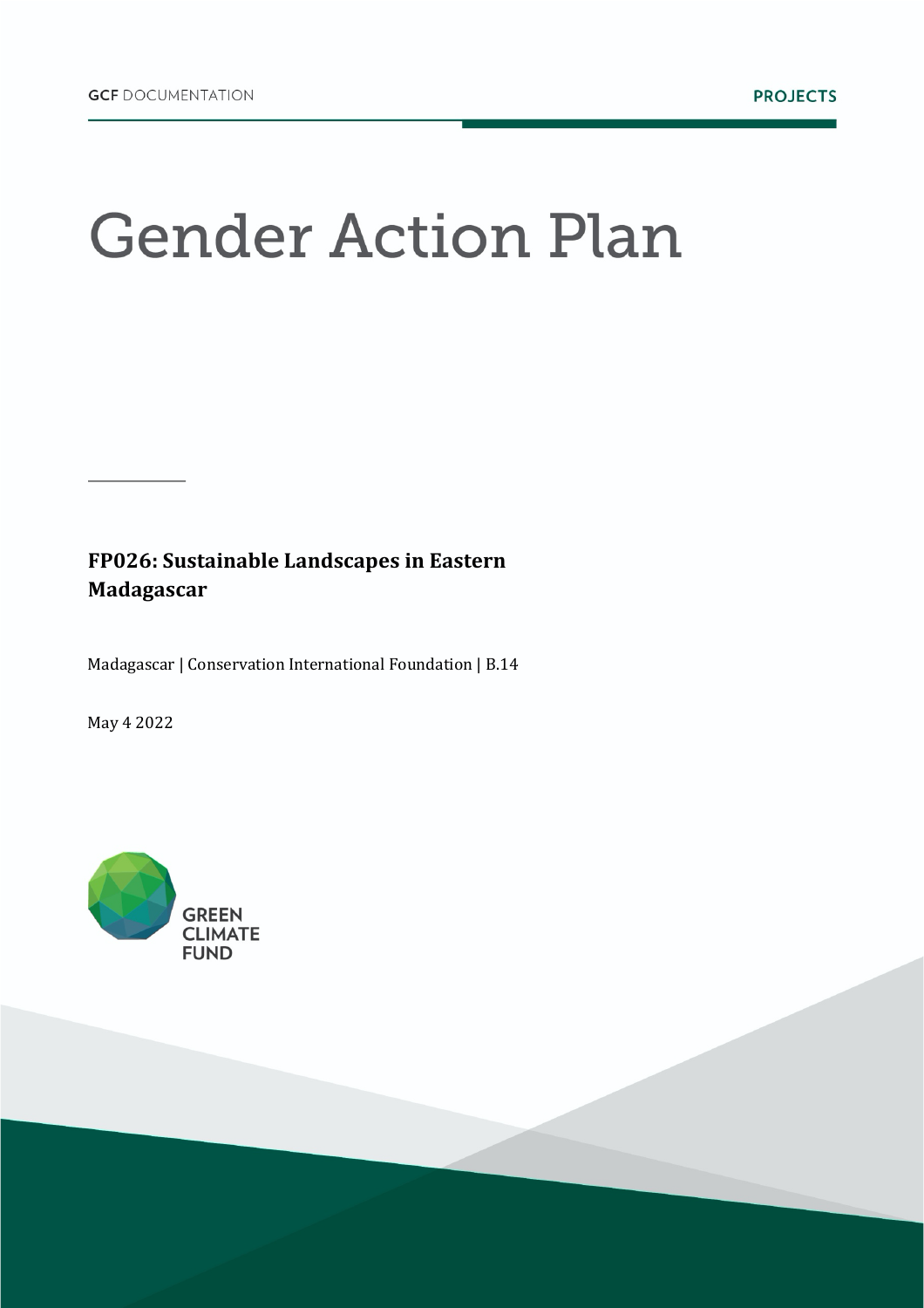## Gender action plan

| <b>Project Outcomes</b>                                                                                 | <b>Proposed Actions and Targets</b>                                                                                                                                                                                                                                                                                                                                                                                                                                                                                                                                                                                                                                                                                                                                                                                                                                                                                                                                                                                                                      |
|---------------------------------------------------------------------------------------------------------|----------------------------------------------------------------------------------------------------------------------------------------------------------------------------------------------------------------------------------------------------------------------------------------------------------------------------------------------------------------------------------------------------------------------------------------------------------------------------------------------------------------------------------------------------------------------------------------------------------------------------------------------------------------------------------------------------------------------------------------------------------------------------------------------------------------------------------------------------------------------------------------------------------------------------------------------------------------------------------------------------------------------------------------------------------|
| Strengthened adaptive capacity and<br>reduced exposure to climate risks                                 | Provide gender training to 100% of regional agriculture service staff<br>and any implementing partner staff responsible for providing<br>sustainable agricultural support/training to vulnerable households<br>Conduct annual gender sensitive monitoring to track knowledge and<br>$\bullet$<br>vulnerability levels of the households targeted in the project<br>Conduct gender sensitive participatory planning of village level<br>activities to improve sustainability of agriculture and strengthen climate<br>change resilience (in 100% of targeted villages)<br>Provide training, support and inputs for sustainable agriculture<br>$\bullet$<br>techniques for vulnerable households, targeting 50% of trainee<br>participants being women<br>Provide support to producer associations (including women's<br>$\bullet$<br>associations) and encourage female participation/membership of these<br>associations, targeting 60% of women trainees (of sustainable<br>agriculture trainings) becoming members by year 5 (10% target in year<br>2) |
|                                                                                                         | Target 26,840 jobs (of which 50% for women) are created by<br>$\bullet$<br>businesses receiving investment from the Investment Fund                                                                                                                                                                                                                                                                                                                                                                                                                                                                                                                                                                                                                                                                                                                                                                                                                                                                                                                      |
| Strengthened awareness of climate<br>threats and risk-reduction processes                               | Production of gender sensitive training modules covering climate<br>$\bullet$<br>change, sustainable landscape planning and approaches, gender<br>mainstreaming in climate change activities and sustainable agriculture<br>Provide training sessions using methods to ensure that both men and<br>$\bullet$<br>women are able to participate (50% target participation of women)<br>Develop an information exchange platform to disseminate learning and<br>$\bullet$<br>training with a focus on including women and youth, with a target of<br>ensuring that 142,800 people (50% female) are informed about climate<br>risk reduction options by the end of year 5.                                                                                                                                                                                                                                                                                                                                                                                   |
| Strengthened institutional and regulatory<br>systems for climate-responsive planning<br>and development | A gender sensitive methodological guide for regional and local<br>$\bullet$<br>authorities on how to integrate climate responsive planning is<br>developed and disseminated<br>Gender mainstreaming is included in 100% of updated regional and<br>$\bullet$<br>local planning documents that integrate climate-responsive planning<br>Monitoring and Evaluation system for the CAZ and COFAV<br>$\bullet$<br>landscapes is designed to capture and report relevant gender sensitive<br>information<br>Gender policy for the Madagascar Climate Change Trust Fund is<br>٠<br>developed as part of the Fund's guidance and policy documents<br>Develop a gender-sensitive strategic plan for the Trust Fund<br>$\bullet$<br>Develop gender sensitive grant making procedure and proposal<br>$\bullet$                                                                                                                                                                                                                                                     |
| Increased number of low emission power<br>suppliers                                                     | Low emission energy installations and suppliers are invested in through<br>$\bullet$<br>the Investment Fund, resulting in 447,000 benefitting from low                                                                                                                                                                                                                                                                                                                                                                                                                                                                                                                                                                                                                                                                                                                                                                                                                                                                                                   |
|                                                                                                         | emission energy sources (of which target is 50% female)                                                                                                                                                                                                                                                                                                                                                                                                                                                                                                                                                                                                                                                                                                                                                                                                                                                                                                                                                                                                  |
| Improved management of land and forest<br>contributing to emission reduction                            | Encourage increased participation of women in local management<br>$\bullet$<br>structures responsible forest management, targeting 25% of association<br>members being women by end of year 5 and identifying and<br>implementing steps to include women on the association committees.                                                                                                                                                                                                                                                                                                                                                                                                                                                                                                                                                                                                                                                                                                                                                                  |
| Cross-cutting                                                                                           | Professional skills on gender mainstreaming for all project staff and<br>$\bullet$<br>key partners are updated so that they are informed, trained, and able to<br>effectively ensure gender integration into all aspects of the project                                                                                                                                                                                                                                                                                                                                                                                                                                                                                                                                                                                                                                                                                                                                                                                                                  |
|                                                                                                         | Two gender specialists (CI Madagascar and CI HQ) ensure the<br>$\bullet$<br>backstopping on gender integration within this project                                                                                                                                                                                                                                                                                                                                                                                                                                                                                                                                                                                                                                                                                                                                                                                                                                                                                                                       |
|                                                                                                         | Integrate gender into the monitoring and evaluation system to ensure<br>$\bullet$<br>that impact, outcome and output indicators are gender sensitive when<br>appropriate and feasible                                                                                                                                                                                                                                                                                                                                                                                                                                                                                                                                                                                                                                                                                                                                                                                                                                                                    |
|                                                                                                         | Gender sensitive indicators tracked through the monitoring and<br>$\bullet$<br>evaluation system                                                                                                                                                                                                                                                                                                                                                                                                                                                                                                                                                                                                                                                                                                                                                                                                                                                                                                                                                         |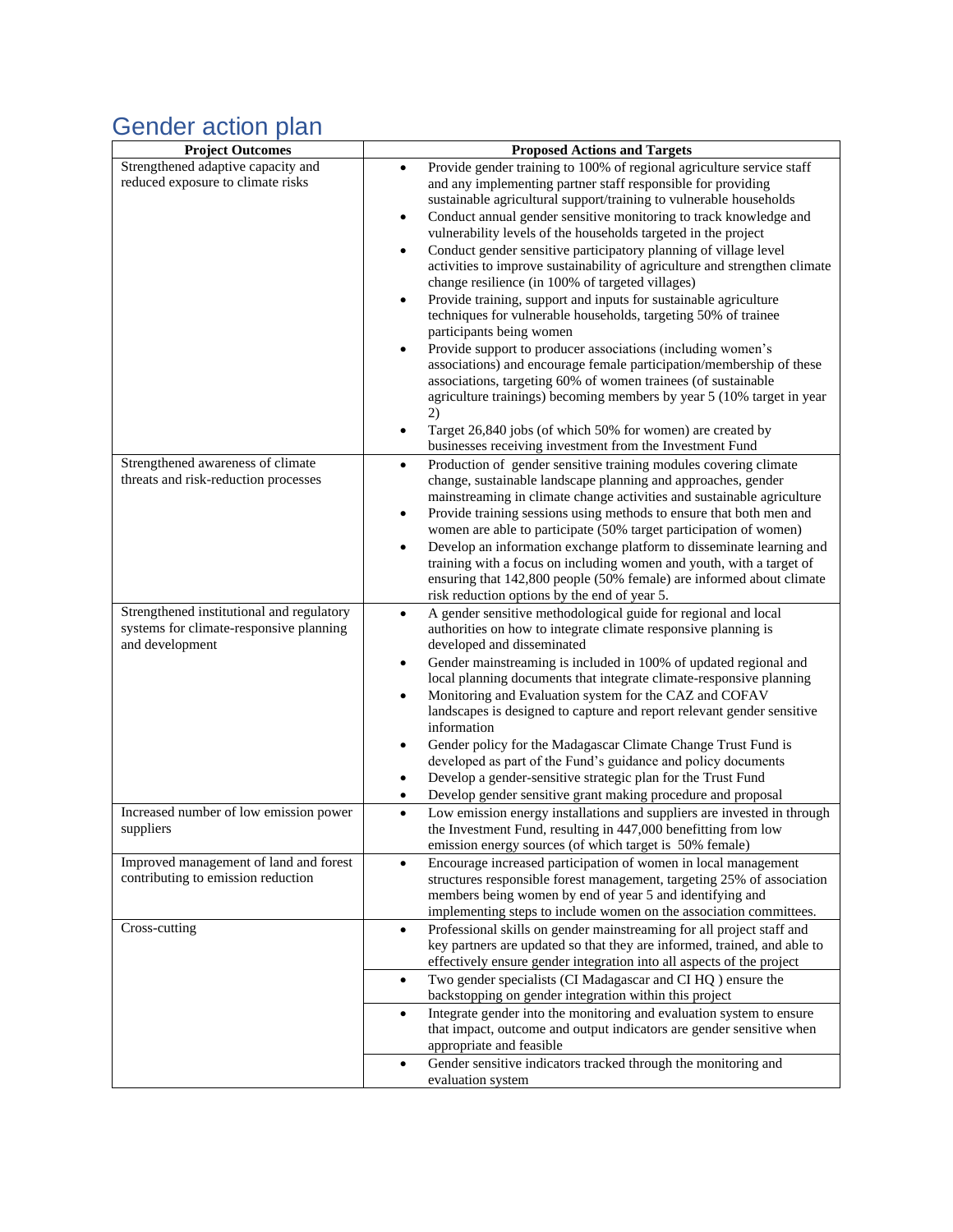|  |  | Share information on gender integration into climate change project by<br>reporting on gender differences for indicators in annual reports and<br>publications |
|--|--|----------------------------------------------------------------------------------------------------------------------------------------------------------------|
|--|--|----------------------------------------------------------------------------------------------------------------------------------------------------------------|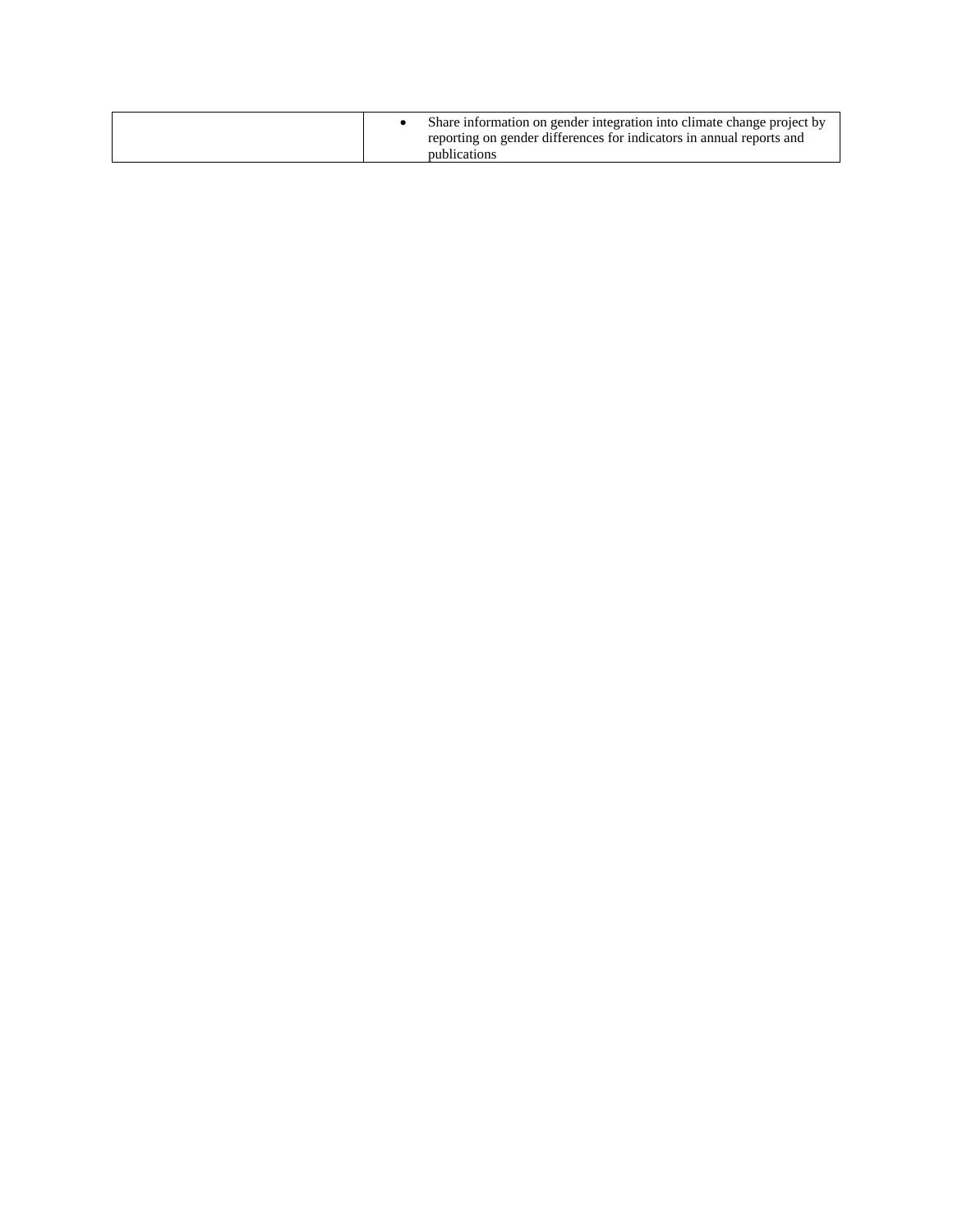| Key 2019 activities for implementation of the Gender action plan<br><b>2019 (Months)</b>                                                                                                                    |              |                |              |                |             |             |                |              |             |              |             |             |                                                                                                                                                                                                           |
|-------------------------------------------------------------------------------------------------------------------------------------------------------------------------------------------------------------|--------------|----------------|--------------|----------------|-------------|-------------|----------------|--------------|-------------|--------------|-------------|-------------|-----------------------------------------------------------------------------------------------------------------------------------------------------------------------------------------------------------|
|                                                                                                                                                                                                             |              |                |              |                |             |             |                |              |             |              |             |             |                                                                                                                                                                                                           |
| <b>Outputs and activities</b>                                                                                                                                                                               | $\mathbf{1}$ | $\overline{2}$ | 3            | $\overline{4}$ | 5           | 6           | $\overline{7}$ | 8            |             | 9<br>10      | 11          | 12          | <b>MILESTONES</b>                                                                                                                                                                                         |
| Outcome A.7.Strengthened adaptive capacity and reduced exposure to climate risks                                                                                                                            |              |                |              |                |             |             |                |              |             |              |             |             |                                                                                                                                                                                                           |
| Output A7.1. Vulnerability of smallholder farmer communities to climate change impacts is reduced through the establishment of a<br>Sustainable Agriculture Program                                         |              |                |              |                |             |             |                |              |             |              |             |             |                                                                                                                                                                                                           |
| Activity A7.1.1. Monitor<br>smallholder vulnerability to<br>climate change                                                                                                                                  | $\mathbf X$  | $\mathbf X$    | $\mathbf X$  | $\mathbf X$    | $\mathbf X$ | $\mathbf X$ | $\mathbf x$    | $\mathbf X$  | $\mathbf X$ | $\mathbf X$  | $\mathbf X$ | $\mathbf X$ | Baseline report on the vulnerability<br>index for the target sites developed<br>based on the survey of 3,464<br>respondents including 64% men<br>$(2,220)$ and 36% women $(1,244)$ .                      |
|                                                                                                                                                                                                             |              |                |              |                |             |             |                |              |             |              |             |             |                                                                                                                                                                                                           |
| Activity A7.1.3. Disseminate<br>sustainable agriculture techniques<br>that improve the resiliency of<br>vulnerable communities                                                                              | $\mathbf X$  | $\mathbf x$    | $\mathbf x$  | $\mathbf x$    | X           | $\mathbf x$ | $\mathbf X$    | $\mathbf X$  | $\mathbf X$ | $\mathbf x$  | $\mathbf X$ | $\mathbf x$ | 101 men lead farmers and 29 women<br>lead farmers have contributed to the<br>development of 115 agriculture<br>showcase sites per identified<br>municipalities.                                           |
| Activity A7.1.6. Develop<br>approach Ecosystem-Based<br>Adaptation CSA (climate-smart<br>agriculture) measures for<br>vulnerable smallholder farmers                                                        |              | $\mathbf x$    | $\mathbf x$  | $\mathbf x$    | X           | $\mathbf x$ | $\mathbf x$    | $\mathbf{x}$ | $\mathbf x$ | $\mathbf x$  | $\mathbf X$ | $\mathbf X$ | 36 CI technical staff including 7<br>women trained on EbA (14 CAZ, 14<br>COFAV, 8 Tana).                                                                                                                  |
| Activity A7.1.7. Implement<br>climate-smart agriculture<br>measures identified by the<br>participation of local communities<br>and vulnerable target groups<br>identified during the previous<br>activities | $\mathbf x$  | $\mathbf x$    | $\mathbf{x}$ | $\mathbf x$    | X           | $\mathbf x$ | $\mathbf x$    | $\mathbf{x}$ | $\mathbf x$ | $\mathbf{x}$ | $\mathbf x$ | $\mathbf X$ | 100% of participatory planning<br>session conducted in 104<br>communities were carried in a<br>gender-sensitive way.                                                                                      |
|                                                                                                                                                                                                             |              |                |              |                |             |             |                |              |             |              |             |             | 7,452 individuals from vulnerable<br>beneficiary households were trained<br>on climate-resilient agricultural<br>techniques, including 38% women<br>$(2,832)$ and 62% men $(4,206)$ .                     |
| Activity A7.1.9. Provision of<br>technical support to farmers<br>(Farmers Service centers) per<br>sector                                                                                                    | $\mathbf X$  | X              | $\mathbf{x}$ | $\mathbf x$    | $\mathbf X$ | $\mathbf X$ | $\mathbf X$    | $\mathbf X$  | $\mathbf X$ | $\mathbf X$  | $\mathbf X$ | $\mathbf x$ | Gender-sensitive agreement with 1<br>women's association among the 12<br>local associations for high-potential-<br>value seeds producer signed and<br>implemented                                         |
|                                                                                                                                                                                                             |              |                |              |                |             |             |                |              |             |              |             |             | Output A7.2. Market and crop production information available at local level to inform crop production type) and to improve market access                                                                 |
| Activity A7.2.2. Create and<br>support farmer service centers:<br>storage, purchases and sales (Y2)                                                                                                         |              |                |              |                |             |             |                | X            | $\mathbf X$ | X            | X           | $\mathbf X$ | Not yet started; needs are dependent<br>on the increase of yields. In-kind<br>grant agreements for 12 local<br>associations signed (4 for CAZ and<br>8 for COFAV) with consideration of<br>gender issues. |

## Key 2019 activities for implementation of the Gender action plan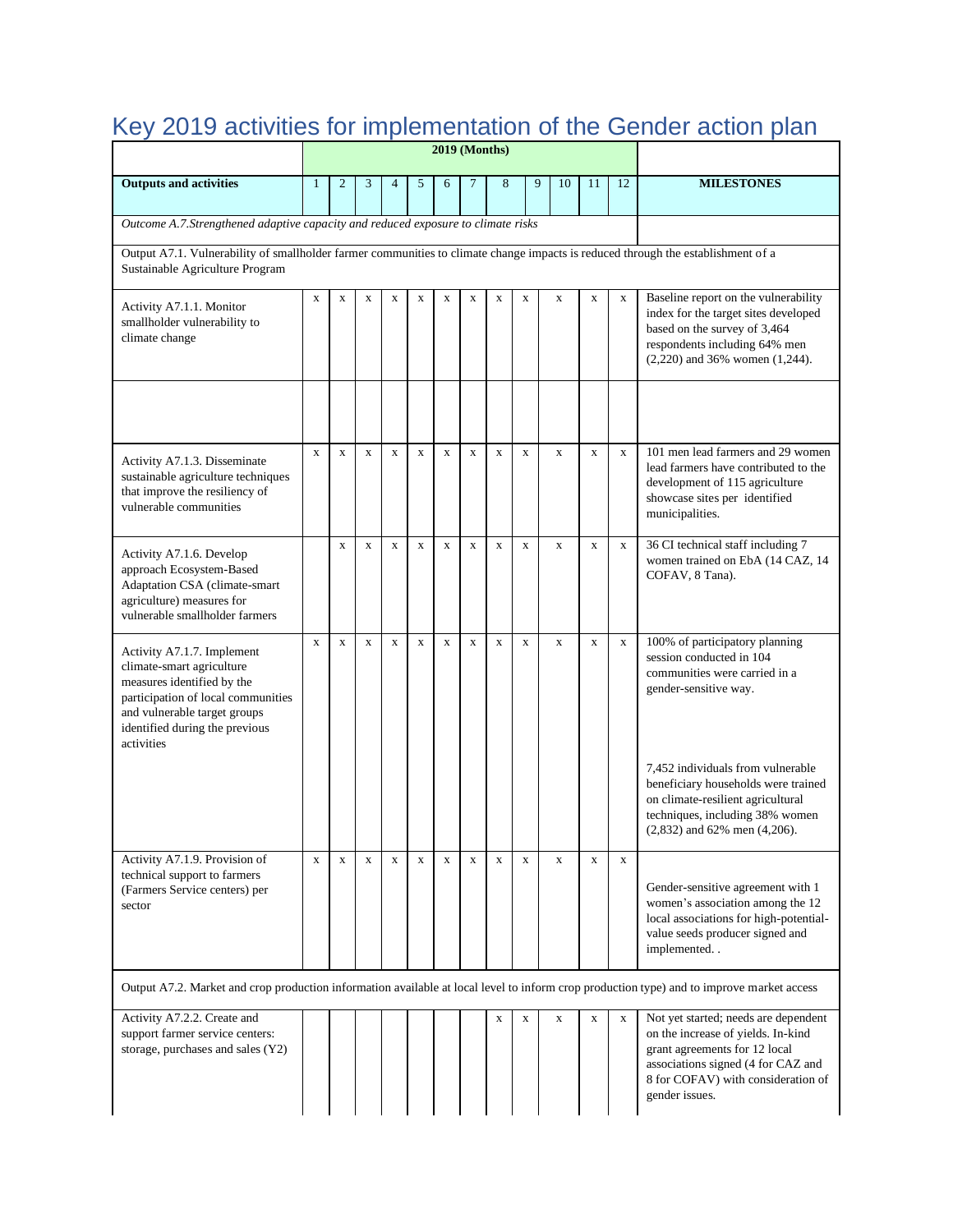|                                                                                                                                                                                      |              |             |              |              |             |             |              |             |              |             |             |             | All 12 local associations equipped<br>with agricultural inputs and trained.                                                                                                                                     |
|--------------------------------------------------------------------------------------------------------------------------------------------------------------------------------------|--------------|-------------|--------------|--------------|-------------|-------------|--------------|-------------|--------------|-------------|-------------|-------------|-----------------------------------------------------------------------------------------------------------------------------------------------------------------------------------------------------------------|
| Activity A7.2.3. Establish local<br>transformation units (Y3)                                                                                                                        |              |             |              |              |             |             |              | X           | $\mathbf x$  | X           | $\mathbf X$ | $\mathbf X$ | Not yet started; needs are dependent<br>on the increase of yields. 15 contract<br>agreements signed for gender-<br>sensitive local transformation units<br>for local products.                                  |
| Activity A7.2.4. Promote women<br>producer associations: technical<br>support on Climate-Smart<br>Agriculture, Health (hygiene<br>awareness),                                        | $\mathbf X$  | $\mathbf x$ | $\mathbf x$  | $\mathbf X$  | X           | $\mathbf X$ | $\mathbf X$  | X           | $\mathbf x$  | $\mathbf X$ | X           | X           | 15 new women associations<br>supported (10 for COFAV and 5 for<br>CAZ) and received in-kind grants -<br>currently engaged women's<br>associations will continue their<br>participation                          |
| Activity A7.2.4. Promote women<br>producer associations: technical<br>support on Climate-Smart<br>Agriculture, Health (hygiene<br>awareness),                                        | $\mathbf X$  | $\mathbf x$ | $\mathbf x$  | $\mathbf{x}$ | $\mathbf x$ | $\mathbf x$ | $\mathbf{x}$ | $\mathbf x$ | $\mathbf X$  | $\mathbf x$ | $\mathbf x$ | $\mathbf X$ | Agreements with the first 15 local<br>women's associations signed and<br>implemented                                                                                                                            |
| and risk management                                                                                                                                                                  |              |             |              |              |             |             |              |             |              |             |             |             | Output A7.3. Resilience to climate induced shocks and other risks is improved by supporting farmer-led, gender-sensitive analysis, planning                                                                     |
| Activity A.7.3.1. Create and<br>support local risk management<br>structures $(Y2)$                                                                                                   |              |             | $\mathbf X$  | $\mathbf x$  | $\mathbf X$ | $\mathbf x$ | $\mathbf X$  | $\mathbf X$ | $\mathbf X$  | $\mathbf X$ | $\mathbf X$ | $\mathbf X$ | Vulnerable beneficiary households<br>informed about the climate risks<br>including 38% women (2,832) and<br>62% men (4,206).<br>15 municipalities (5 CAZ and 10)<br>COFAV) trained on local risk<br>management. |
| Activity A7.6.3. Develop<br>management plans for protection<br>of ecosystems that provide key<br>essential services in 2 pilot sites<br>for CAZ and 1 pilot site for<br><b>COFAV</b> | $\mathbf x$  | $\mathbf X$ | $\mathbf x$  | $\mathbf X$  | $\mathbf X$ |             |              |             |              |             |             |             | Both women and men contributed to<br>the validation of the land-use map<br>for CAZ and COFAV.                                                                                                                   |
| Activity A7.6.4. Conduct<br>participatory assessments on land<br>use including areas to be restored                                                                                  |              | X           | $\mathbf X$  | $\mathbf x$  | $\mathbf X$ | $\mathbf X$ | $\mathbf X$  |             |              |             |             |             | Two participatory land-use plans (1<br>for CAZ and 1 for COFAV)<br>assessed by both target women and<br>men.                                                                                                    |
| Activity A7.6.5. Develop and<br>implement plans for restoration<br>needed within each Municipality<br>(firewood, Agroforestry,)                                                      | $\mathbf{x}$ | $\mathbf X$ | $\mathbf{x}$ | $\mathbf X$  | $\mathbf X$ | $\mathbf x$ | $\mathbf X$  | $\mathbf X$ | $\mathbf{x}$ | $\mathbf X$ | $\mathbf X$ | $\mathbf x$ | 160 ha of land secured for<br>restoration identified by both women<br>and men.                                                                                                                                  |
| Activity A8.1.1. Develop training<br>modules on climate change<br>(adaptation and mitigation                                                                                         | $\mathbf{x}$ | $\mathbf X$ | $\mathbf{X}$ | $\mathbf x$  | $\mathbf X$ | $\mathbf x$ | $\mathbf{X}$ | $\mathbf X$ | $\mathbf{x}$ | $\mathbf x$ | X           | $\mathbf X$ | 43,284 members of communities,<br>including both women and men,<br>trained on adaptation and mitigation.                                                                                                        |
| Activity A8.2.4. Train teachers in<br>the use of modules                                                                                                                             | $\mathbf{x}$ | $\mathbf x$ | $\mathbf{x}$ | $\mathbf x$  | $\mathbf x$ | $\mathbf x$ | $\mathbf x$  | $\mathbf x$ | $\mathbf{x}$ | $\mathbf x$ | $\mathbf x$ | $\mathbf x$ | At least 50% of women teachers<br>within 440 identified schools trained<br>on the use of modules designed and<br>developed in A8.1.1.                                                                           |
| Activity A8.2.11. Share research<br>results and identified good<br>practice on CSL measures with                                                                                     |              |             |              | $\mathbf X$  | $\mathbf X$ | $\mathbf X$ | $\mathbf X$  |             |              |             |             |             | Gender-sensitive good practice<br>results on CSL measures shared in 2                                                                                                                                           |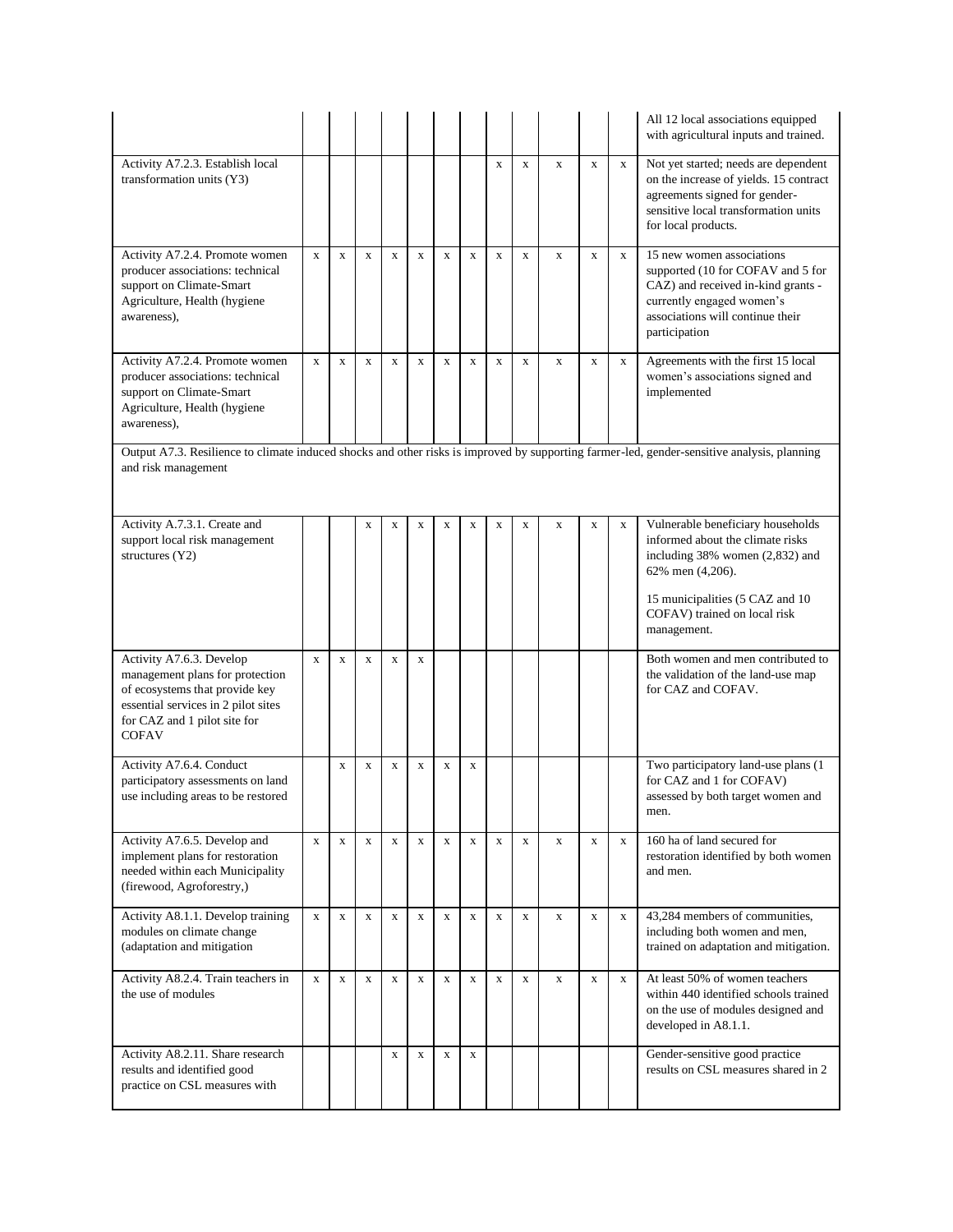| stakeholders (mitigation et<br>adaptation)                                                                                                                    |              |             |             |             |             |             |              |             |             |             |             |             | local magazines issues in June and<br>December.                                                                                                                                                          |
|---------------------------------------------------------------------------------------------------------------------------------------------------------------|--------------|-------------|-------------|-------------|-------------|-------------|--------------|-------------|-------------|-------------|-------------|-------------|----------------------------------------------------------------------------------------------------------------------------------------------------------------------------------------------------------|
| Activity A8.2.12. Disseminate<br>success stories                                                                                                              |              |             |             | $\mathbf X$ | $\mathbf X$ | $\mathbf X$ | x            |             |             |             |             |             | At least 50% of women beneficiaries<br>received printed Soan'ala Malagasy<br>magazine within 73 municipalities.                                                                                          |
| Outcome A5. Strengthened institutional and regulatory systems for climate-responsive planning and development                                                 |              |             |             |             |             |             |              |             |             |             |             |             |                                                                                                                                                                                                          |
| Output A5.1. Strategies and actions identified in national climate change policies are integrated into decentralized planning at regional and<br>local levels |              |             |             |             |             |             |              |             |             |             |             |             |                                                                                                                                                                                                          |
| Activity A.5.1.2 Provide training<br>on the use of guides to regional<br>and local authorities                                                                |              |             |             | X           | X           | $\mathbf X$ | $\mathbf X$  | X           | $\mathbf X$ | X           | X           |             | Representatives at Regional and<br>Communal level, including both<br>women and men, trained on use of<br>guide in order to include climate<br>change matters in regional and local<br>development plans. |
| Activity A5.3.3. Collect initial<br>monitoring baseline data for M&E<br>database                                                                              | $\mathbf x$  | $\mathbf x$ | $\mathbf X$ | $\mathbf X$ | $\mathbf x$ | $\mathbf X$ | $\mathbf X$  | $\mathbf x$ | $\mathbf X$ | $\mathbf x$ | $\mathbf X$ | $\mathbf X$ | Gender-sensitive monitoring<br>baseline data for M&E available and<br>assessed.                                                                                                                          |
| Output A5.4 Financial<br>sustainability of project activities<br>is achieved through a combination<br>of trust fund and performance-<br>based payments        |              |             |             |             |             |             |              |             |             |             |             |             |                                                                                                                                                                                                          |
| Activity A5.4.13. Provide regular<br>reporting to GCF, GoM and other<br>stakeholders                                                                          | $\mathbf{x}$ | $\mathbf x$ | $\mathbf x$ | $\mathbf x$ | $\mathbf X$ | $\mathbf X$ | $\mathbf{x}$ | $\mathbf X$ | $\mathbf X$ | $\mathbf x$ | $\mathbf x$ | $\mathbf X$ | Steering Committee including GoM<br>members and key stakeholders<br>considered gender dimensions of<br>project activities.                                                                               |
| Outcome M9. Improved management of forest areas contribution to emissions reductions                                                                          |              |             |             |             |             |             |              |             |             |             |             |             |                                                                                                                                                                                                          |
| Output M9.1. Key planning documents (Management plans and VCS project descriptions) for CAZ and COFAV are updated                                             |              |             |             |             |             |             |              |             |             |             |             |             |                                                                                                                                                                                                          |
| Activity M9.1.1. Update PA<br>management plans for CAZ and<br><b>COFAV</b>                                                                                    | $\mathbf X$  | $\mathbf X$ | $\mathbf x$ | $\mathbf X$ | $\mathbf x$ | $\mathbf x$ | X            |             |             |             |             |             | Two gender sensitive management<br>plans updated (1 for CAZ and 1 for<br>COFAV) in 2019.                                                                                                                 |
| Output M9.2. Improved forest management as outlined in the CAZ and COFAV management plans                                                                     |              |             |             |             |             |             |              |             |             |             |             |             |                                                                                                                                                                                                          |
| Activity M9.2.1. Conduct patrol<br>and ecological monitoring actions<br>(participatory) within CAZ et<br><b>COFAV</b>                                         | $\mathbf{X}$ | $\mathbf X$ | $\mathbf X$ | $\mathbf X$ | $\mathbf X$ | $\mathbf X$ | X            | X           | $\mathbf X$ | X           | $\mathbf X$ | $\mathbf X$ | 30% of association members<br>responsible for forest management<br>are women: 1,500 female members<br>out of 4,965 total members.                                                                        |
| Activity M9.2.6. Conduct annual<br>deforestation monitoring through<br>analysis of satellite imagery                                                          | $\mathbf X$  | $\mathbf X$ | $\mathbf X$ | $\mathbf X$ | $\mathbf X$ | $\mathbf X$ | $\mathbf X$  | $\mathbf X$ | $\mathbf X$ | $\mathbf X$ | $\mathbf X$ | $\mathbf X$ | 4 of 19 technical agents were<br>female and received tablets for<br>collecting data.                                                                                                                     |
| M.9.2.7 Provide monitoring<br>agents (communities, technical<br>services) with monitoring<br>equipment                                                        | $\mathbf X$  | $\mathbf X$ | $\mathbf x$ | $\mathbf x$ |             |             |              |             |             |             |             |             | 187 forest patrollers, including 4<br>women patrollers, received field<br>supplies and uniorms.                                                                                                          |
|                                                                                                                                                               |              |             |             |             |             |             |              |             |             |             |             |             | 1 of the 7 DREDD representatives is<br>a woman who received field<br>supplies.                                                                                                                           |